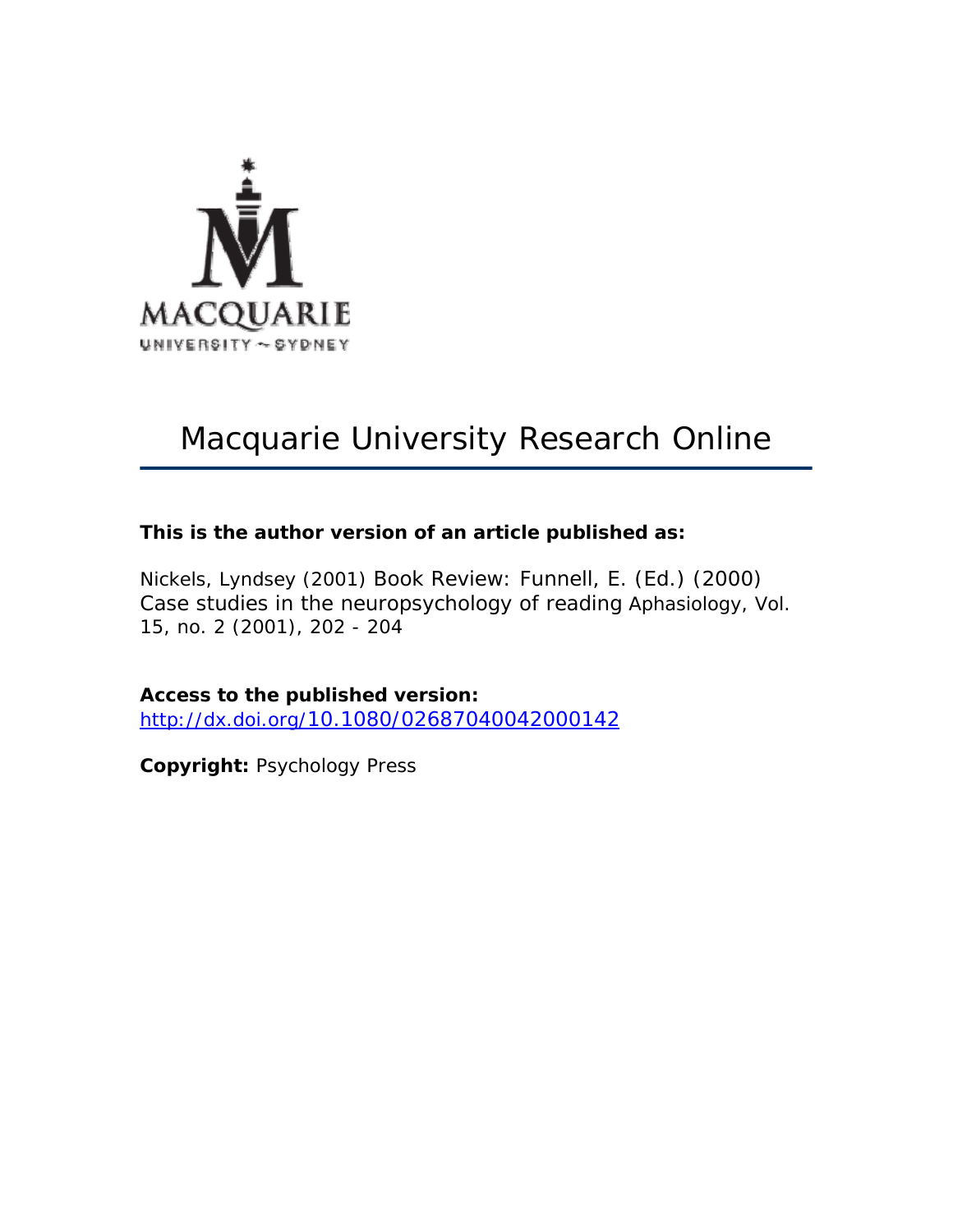Funnell, E. (Ed.) (2000). *Case Studies In The Neuropsychology Of Reading*. Hove, UK: Psychology Press. Pp v + 154.

*Case Studies In The Neuropsychology Of Reading* states on its cover that it is designed to 'help readers keep up with, or step newly into, this developing field of study by capturing our present state of knowledge concerning a range of reading disorders of central interest'. To meet these aims the volume comprises a series of chapters written by well-respected researchers in the field. The chapters address four syndromes of acquired dyslexia: the three 'central' dyslexias (deep dyslexia, phonological dyslexia and surface dyslexia), and the most well researched 'peripheral' dyslexia (letter-by-letter reading). In addition, there is one final chapter on developmental surface dyslexia.

The book is introduced with by the editor, Elaine Funnell. This chapter outlines the aims of the volume, and also discusses the methodology and symptomatology of acquired dyslexia research. Clearly written and concise this chapter is a very useful tutorial and I highly recommend it to those unfamiliar with the area. The subsequent chapters mostly assume that the reader has a good grasp of these basic principles.

#### *Chapter 1: Pure Alexia: The case of JG*

Eleanor Saffran and Branch Coslett begin their account of Pure Alexia (also known as alexia without agraphia, or letter-by-letter reading) with a brief historical overview. They then provide a detailed case study of JG, a man who showed letter-by-letter reading – he was only able to successfully read words aloud by first naming each of the letters in the word one by one. Amongst other things, they describe the ability of some letter-by-letter readers to provide some information about letter strings even when unable to read them aloud (when presented at too brief a duration for a letter-by-letter strategy to be employed). For example, JG, was able to perform lexical decision and semantic categorisation, with a success rate greater than chance. Their theoretical discussion focuses on a 'right hemisphere' account of the so-called 'implicit' knowledge in letter-by-letter reading, which (unusually for cognitive neuropsychology) centres around the site of the (brain) lesion. This chapter is a good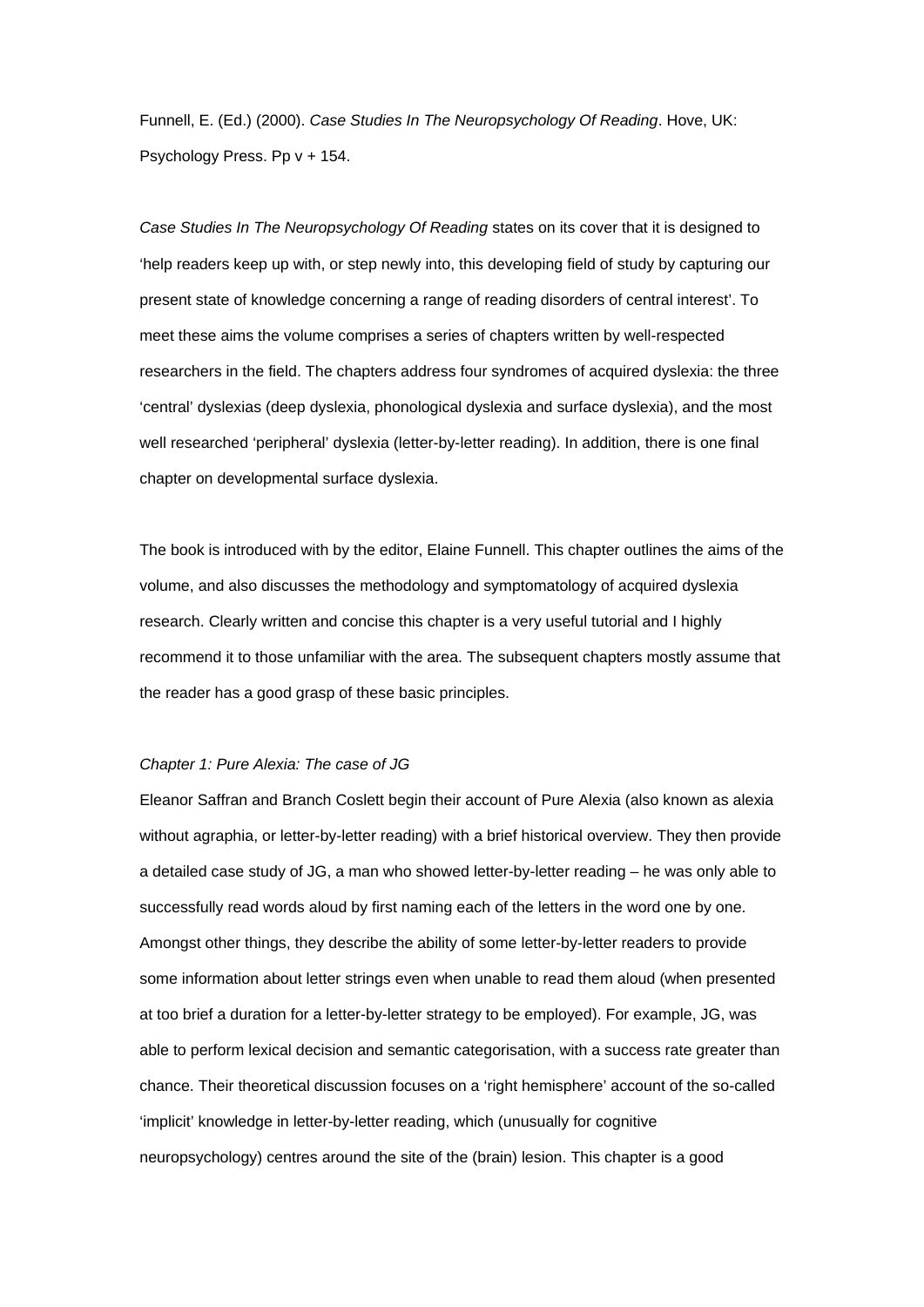combination of detailed case study and discussion in the context of other cases in the literature. However, as this volume aims to give a 'state-of-the-art' review, it may have provided more balance to include a commentary from an author who holds a different theoretical viewpoint.

#### *Chapter 2: Deep dyslexia*.

Elaine Funnell gives a chronological account of deep dyslexia (where nonword reading is impaired and word reading characteristically results in, amongst other things, semantic errors). She begins by describing in some detail Marshall and Newcombe's 1966 case – GR. The inclusion of many examples of errors is most helpful for the reader to get a 'feel' for what GR's reading was like. This is followed by a description of some of the cases which followed GR. Funnell lists the twelve characteristic properties of deep dyslexia which Coltheart noted were common to the 21 reported cases of deep dyslexia up to 1980. There then follows a discussion of imageability effects in deep dyslexia. This includes the fact that the 'word class effect' is usually simply a result of the confound between imageability and word class (nouns being on average more imageable/concrete than verbs which are in turn more imageable than function words). Interesting as it is, for me the next section, on exactly what imageability is and how it can be accounted for theoretically distracted rather from the central theme of deep dyslexia. The chapter continues with a description of connectionist (computational) models of deep dyslexia (which would be difficult to follow for those new to the topic) and then the right hemisphere hypothesis, concluding with some directions for future research.

#### *Chapter 3: Phonological Alexia: The case of the singing detective*

Karalyn Patterson reviews the literature on phonological dyslexia (where nonword reading is impaired in the context of preserved word reading) and then gives a careful and detailed description of a single case, CJ. She takes the perspective that as reading is a recently acquired skill in evolutionary terms, disorders of reading should be associated with a deficit in a more evolutionarily established domain of processing (e.g. visual processing, phonological processing). Her position is that phonological dyslexia the deficit is phonological rather than specific to reading. She argues that a high proportion of individuals with phonological dyslexia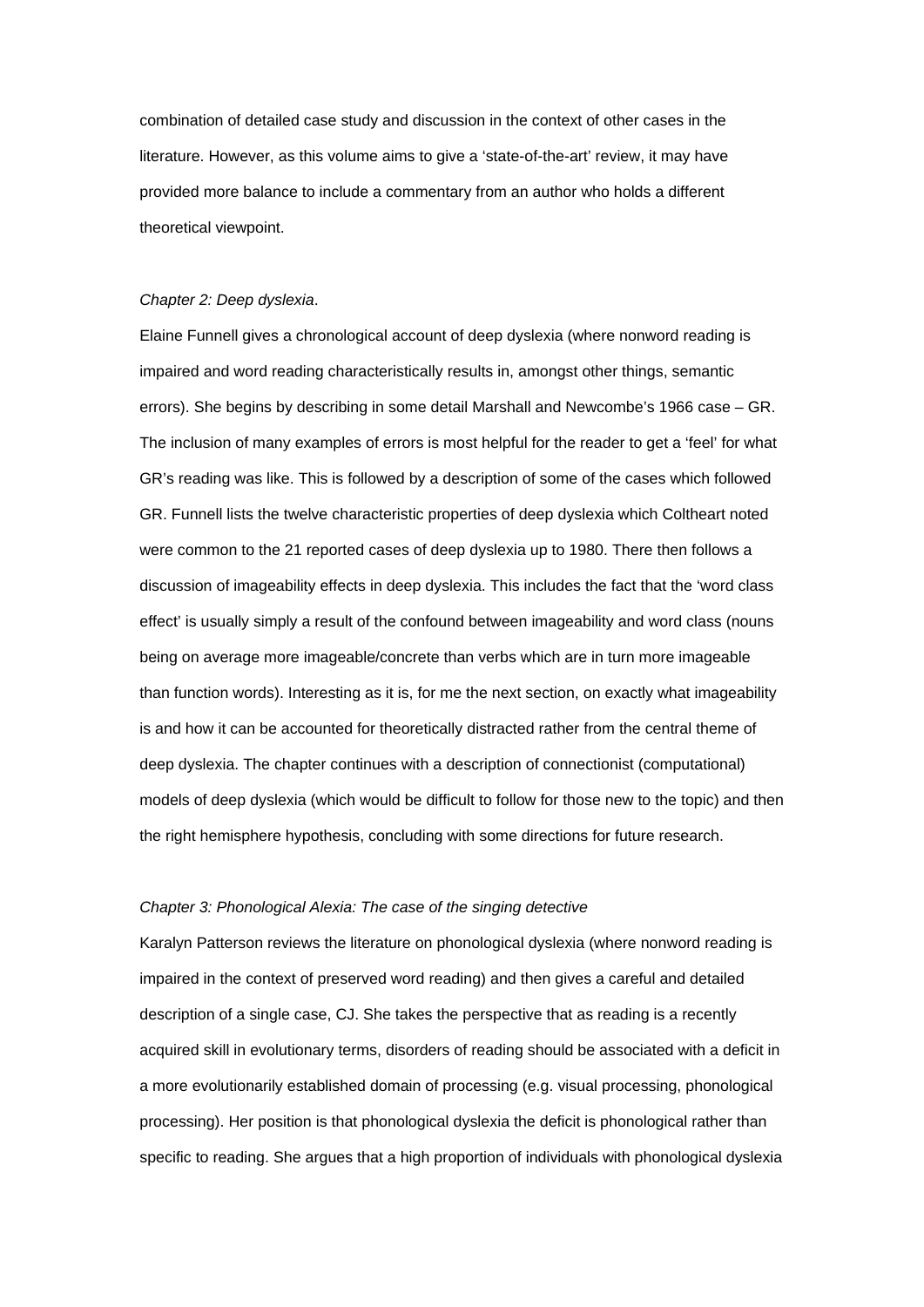have deficits in non-reading phonological tasks (such as segmentation, blending or repetition of nonwords). In the case study, this hypothesis is discussed in greater detail, and evidence from semantic priming presented to support an account of reading via semantics. As in the first chapter, the position argued for so persuasively by Patterson is by no means the 'accepted' interpretation of phonological dyslexia. Indeed, as a footnote makes clear, the study of CJ was a collaborative venture between Karalyn Patterson and Elaine Funnell, but "we did not entirely agree on the interpretation of the results obtained and, to avoid an untidy discussion section, we elected amicably to present KP's version" (p64, footnote 2). However, I feel that the inclusion of a commentary by Elaine Funnell where her account was presented, would have been a welcome addition to the volume, providing a critique that many readers may be unable to generate unassisted.

#### *Chapter 4: Surface dyslexia: Description, treatment and interpretation*.

The chapter by Andy Ellis, Matt Lambon-Ralph, Julie Morris and Alison Hunter addresses surface dyslexia (where nonword reading is preserved and errors on real words are typically 'regularisations' of irregularly spelled words). Although it too takes a historical perspective, this chapter is rather different in style to the other acquired dyslexia chapters in this volume. First, it assumes less prior knowledge on the part of the reader, and as such it would stand easier alone (as for example an undergraduate reading) than the other chapters. The authors clearly describe and provide a critique of theories of reading and explanations of surface dyslexia within these theories. Second, this paper addresses the issue of remediation. Like all the chapters on acquired dyslexia, the authors present a single case study and identify the nature of the deficit. However they then go on to describe how these deficits were treated. In a methodologically sound study, they (partially) replicate the results of previous attempts at remediation with other surface dyslexic people.

### *Chapter 5: Developmental surface dyslexia*

The final chapter in the volume, by Jackie Masterson, is the only one not concerned with acquired disorders of reading, instead it focuses on difficulties in learning to read, and specifically one sub-type – developmental surface dyslexia. The chapter includes a